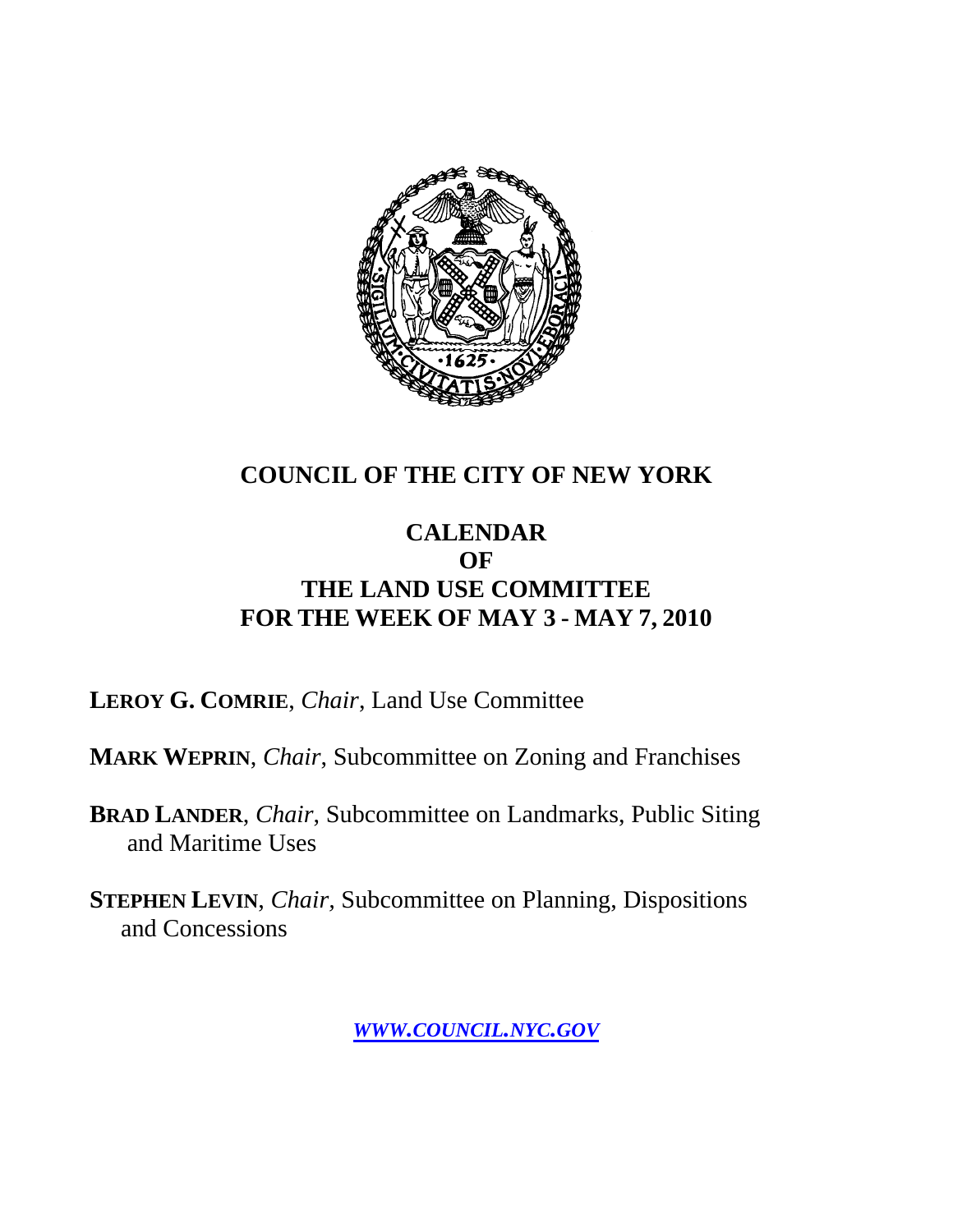# **SUBCOMMITTEE ON ZONING AND FRANCHISES**

The Subcommittee on Zoning and Franchises will hold a public hearing on the following matters in the  $16<sup>th</sup>$  Floor Hearing Room - 250 Broadway, New York City, New York 10007, commencing at **9:30 a.m. on Tuesday, May 4, 2010:** 

# **L.U. NO. 80 THE IRISH ROGUE**

# **MANHATTAN CB - 4 20105301 TCM**

Application pursuant to Section 20-226 of the Administrative Code of the City of New York, concerning the petition of 356 West  $44<sup>th</sup>$  Street Restaurant, Inc.,  $d/b/a$  The Irish Rogue, for a revocable consent to continue to maintain and operate an unenclosed sidewalk café located at 356 West 44<sup>th</sup> Street.

# **L.U. NO. 86 WILLBURG CAFE**

# **BROOKLYN CB - 1 20105442 TCK**

Application pursuant to Section 20-226 of the Administrative Code of the City of New York, concerning the petition of Ahshi Global, Inc., d/b/a Willburg Café, for a revocable consent to establish, maintain and operate an unenclosed sidewalk café located at 623 Grand Street.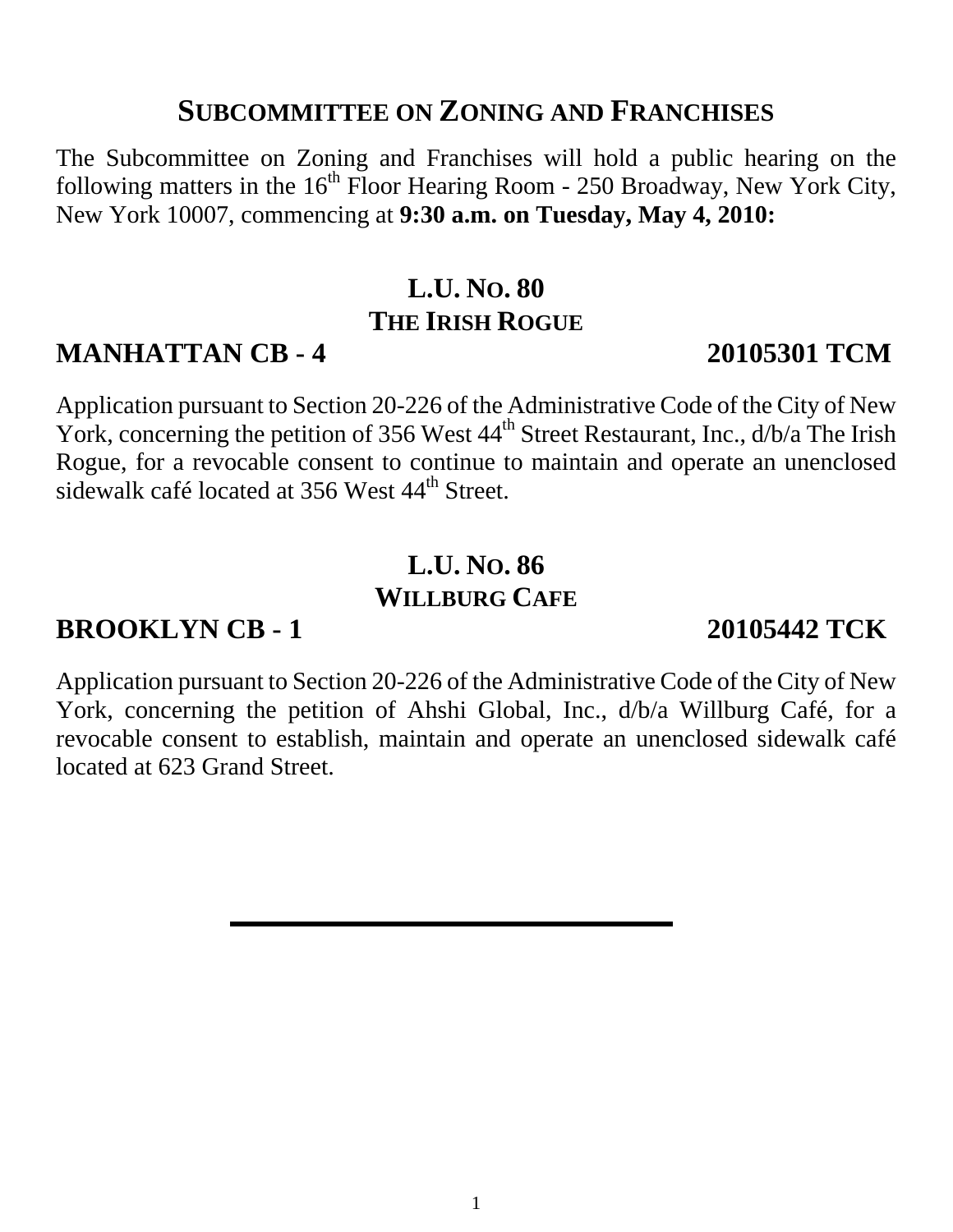#### **SUBCOMMITTEE ON LANDMARKS, PUBLIC SITING AND MARITIME USES**

The Subcommittee on Landmarks, Public Siting and Maritime Uses will hold a public hearing on the following matters in the  $16<sup>th</sup>$  Floor Hearing Room - 250 Broadway, New York City, New York, 10007, commencing at **11:00 a.m. on Tuesday, May 4, 2010:**

#### **L.U. NO. 58 DOLLAR SAVINGS BANK BRONX CB - 1** 20105348 HKX (N 100226 HKX)

Designation (List No. 425/LP No. 2370) by the Landmarks Preservation Commission pursuant to Section 3020 of the New York City Charter regarding the landmark designation of the Dollar Savings Bank, located at 2792 Third Avenue (a/k/a 495 Willis Avenue), (Block 2307, Lot 54), as an historic landmark.

#### **L.U. NO. 60**

## **WEST PARK PRESBYTERIAN CHURCH MANHATTAN CB - 7 20105349 HKM (N 100224 HKM)**

Designation (List No. 425/LP No. 2338) by the Landmarks Preservation Commission pursuant to Section 3020 of the New York City Charter regarding the landmark designation of the West Park Presbyterian Church, located at 165 West 86<sup>th</sup> Street a.k.a. 165-67 West  $86<sup>th</sup>$  Street, 541 Amsterdam Avenue (Block 1217, Lot 1), as an historic landmark.

**(HEARING CLOSED)** 

## **L.U. NO. 88 FORMER YALE CLUB MANHATTAN CB - 5 20105413 HKM (N 100247 HKM)**

Designation (List No. 426/LP-2379) by the Landmark Preservation Commission pursuant to Section 3020 of the New York City Charter regarding the landmark designation of the former Yale Club, located at  $30-32$  West  $44<sup>th</sup>$  Street (Block 1259, Lot 54), as an historic landmark.

#### **L.U. NO. 89**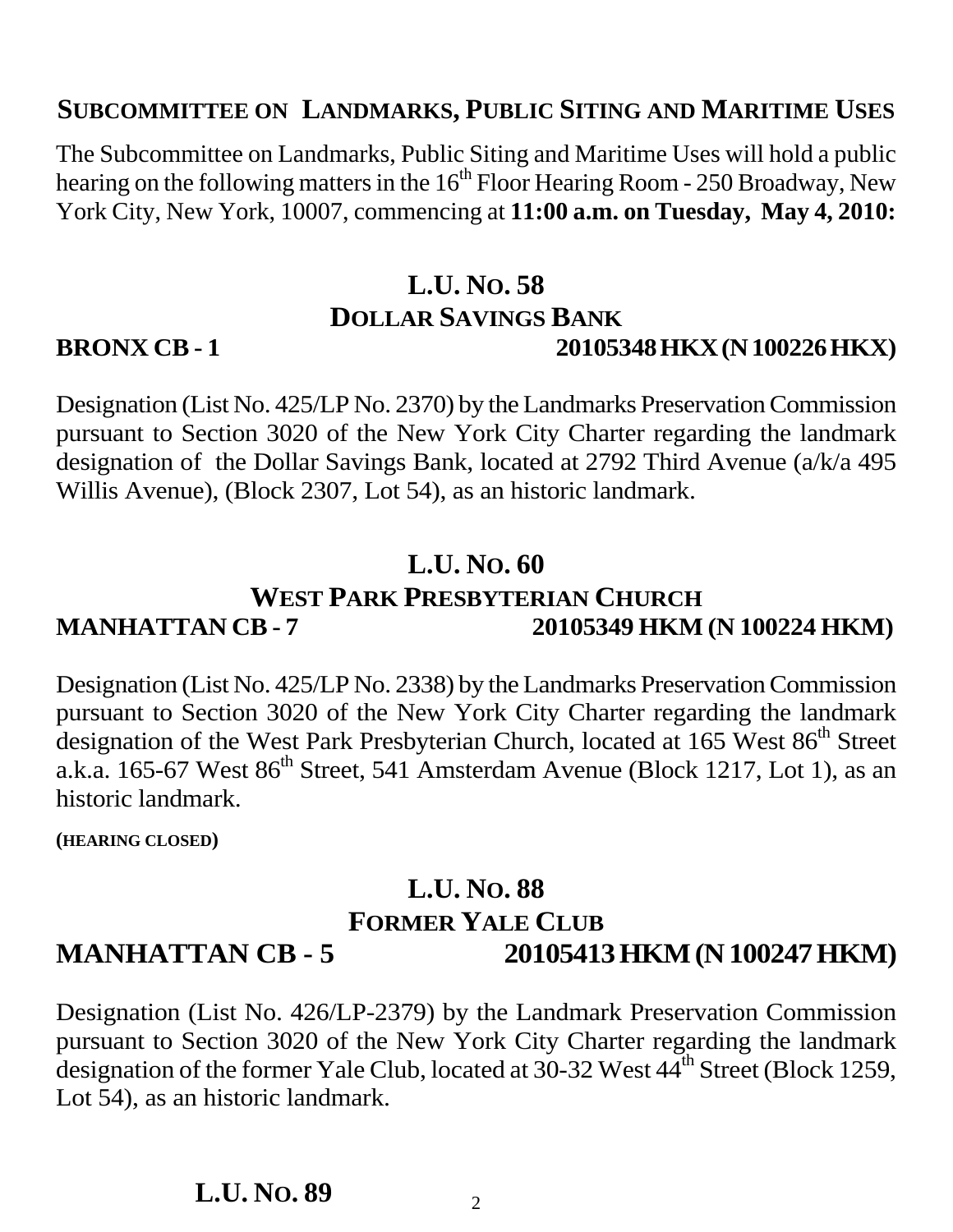## **143 ALLEN STREET HOUSE MANHATTAN CB - 3 20105414 HKM (N 100248 HKM)**

Designation (List No. 426/LP-2350) by the Landmark Preservation Commission pursuant to Section 3020 of the New York City Charter regarding the landmark designation of the 143 Allen Street House, located at 143 Allen Street (Block 415, Lot 23), as an historic landmark.

#### **SUBCOMMITTEE ON PLANNING, DISPOSITIONS AND CONCESSIONS**

The Subcommittee on Planning, Dispositions and Concessions will hold a public hearing on the following matters in the  $16<sup>th</sup>$  Floor Hearing Room - 250 Broadway, New York City, New York 10007, commencing at **1:00 p.m. on Tuesday, May 4, 2010:** 

# **L.U. NO. 78 BRONX RIVER ART CENTER**

**BRONX CB - 6 C 100083 HAX** 

Application submitted by the Department of Housing Preservation and Development (HPD):

- 1) pursuant to Article 16 of the General Municipal Law of New York State for:
	- a) the designation of property located at 1087 East Tremont Avenue (Block 3141, part of Lot 1**)** as an Urban Development Action Area; and
	- b) an Urban Development Action Area Project for such area; and
- 2) pursuant to Section 197-c of the New York City Charter for the disposition of such property to a developer to be selected by HPD;

to facilitate rehabilitation of an existing four-story community facility building.

## **L.U. NOS. 23, 25, 69, 71, 72, 73, 74, 75, 76, 77, 83, 84 AND 85**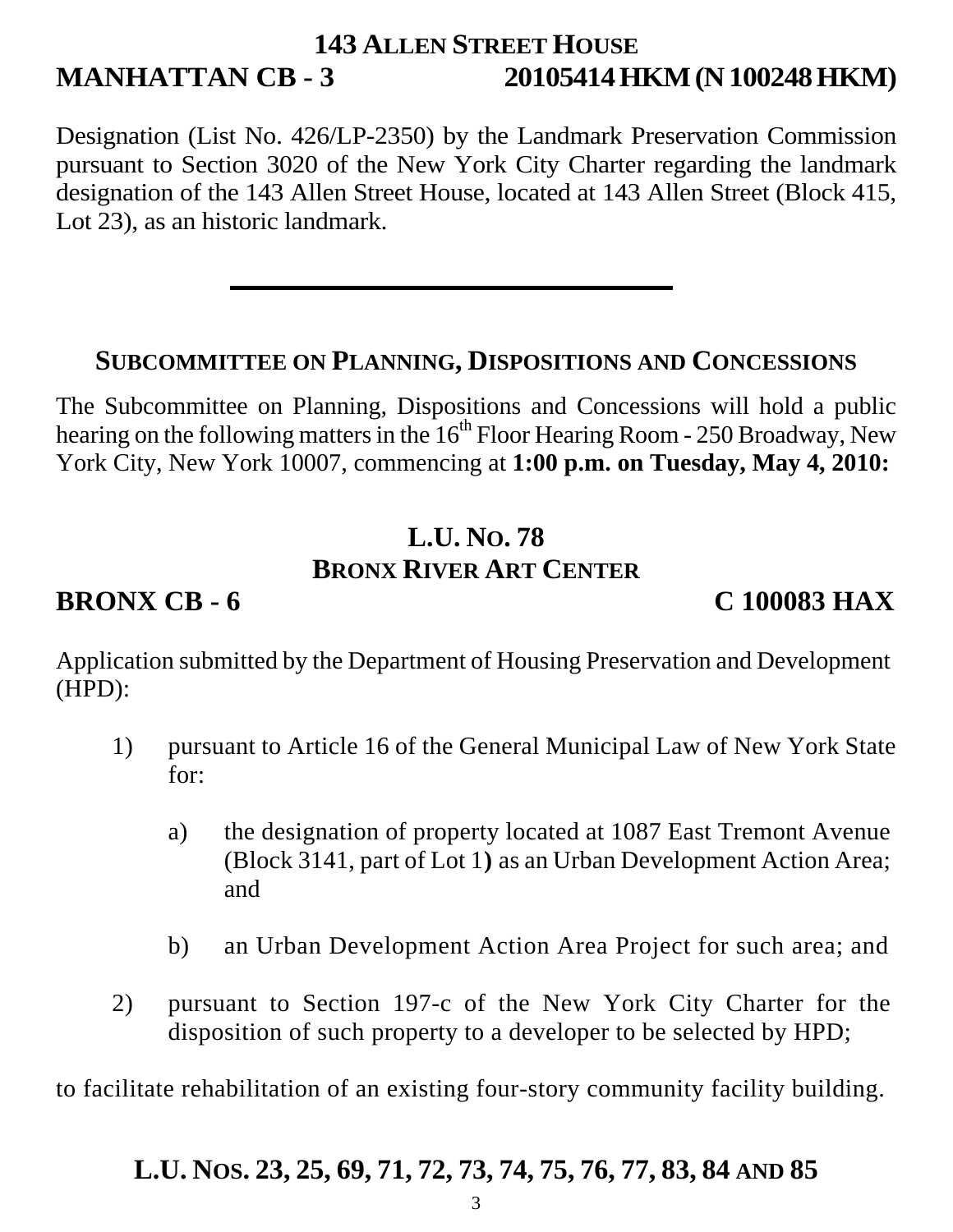Proposals subject to Council review and action pursuant to the Urban Development Action Area Act, Article 16 of the New York General Municipal Law, at the request of the Department of Housing Preservation and Development ("HPD"), which requests that the Council:

- 1. Find that the present status of the listed areas tends to impair or arrest the sound growth and development of the municipality and that the proposed Urban Development Action Area Project is consistent with the policy and purposes of Section 691 of the General Municipal Law;
- 2. Waive the area designation requirement of Section 693 of the General Municipal Law pursuant to said Section;
- 3. Waive the requirements of Sections 197-c and 197-d of the New York City Charter pursuant to Section 694 of the General Municipal Law;
- 4. Approve the projects as Urban Development Action Area Projects pursuant to Section 694 of the General Municipal Law; and
- 5. Approve an exemption of the projects from real property taxes pursuant to Section 577 of the Private Housing Finance Law for L.U. Nos. 25, 69, 74, 75, 76, 77, 83 and 85.

| $\vert$ L.U.<br>No. | Non-<br><b>ULURP No.</b>                                                                                                                                                                               | <b>Address</b>                                 | <b>Block/Lot</b> | Program             | CB | Tax<br><b>Exemption</b> |  |
|---------------------|--------------------------------------------------------------------------------------------------------------------------------------------------------------------------------------------------------|------------------------------------------------|------------------|---------------------|----|-------------------------|--|
|                     |                                                                                                                                                                                                        |                                                |                  |                     |    |                         |  |
| 23                  | 20105273 HAQ                                                                                                                                                                                           | 190-01 -05 Linden Boulevard<br>Queens          | 11060/1          | Tenant<br>Ownership | 12 |                         |  |
|                     | Laid over from the meeting of the Subcommittee on Planning, Dispositions and Concessions on January 26, 2010,<br>February 8, 2010, February 24, 2010, March 9, 2010, April 7, 2010 and April 20, 2010. |                                                |                  |                     |    |                         |  |
| 25                  |                                                                                                                                                                                                        | 20105283 HAM 226 West 111 <sup>th</sup> Street | 1826/52          | Tenant              | 10 | Section 577             |  |

| Laid over from the meeting of the Subcommittee on Planning, Dispositions and Concessions on January 26, 2010, |  |  |
|---------------------------------------------------------------------------------------------------------------|--|--|
| February 8, 2010, February 24, 2010, March 9, 2010, April 7, 2010 and April 20, 2010.                         |  |  |

 $\mathsf{l}$ 

Interim Lease

Manhattan

| 69 |                             | $20105415$ HAM   163 Lenox Avenue<br>Manhattan                                                                   | 1903/31 | Tenant<br>Interim Lease | Section 577 |
|----|-----------------------------|------------------------------------------------------------------------------------------------------------------|---------|-------------------------|-------------|
|    | 7, 2010 and April 20, 2010. | Laid over from the meeting of the Subcommittee on Planning, Dispositions and Concessions on March 9, 2010, April |         |                         |             |

| $\mathbf{L}$ .U. | Non-             |                |                  |         |                      | <b>Tax</b>       |
|------------------|------------------|----------------|------------------|---------|----------------------|------------------|
| No.              | <b>ULURP No.</b> | <b>Address</b> | <b>Block/Lot</b> | Program | $\mathbf C\mathbf B$ | <b>Exemption</b> |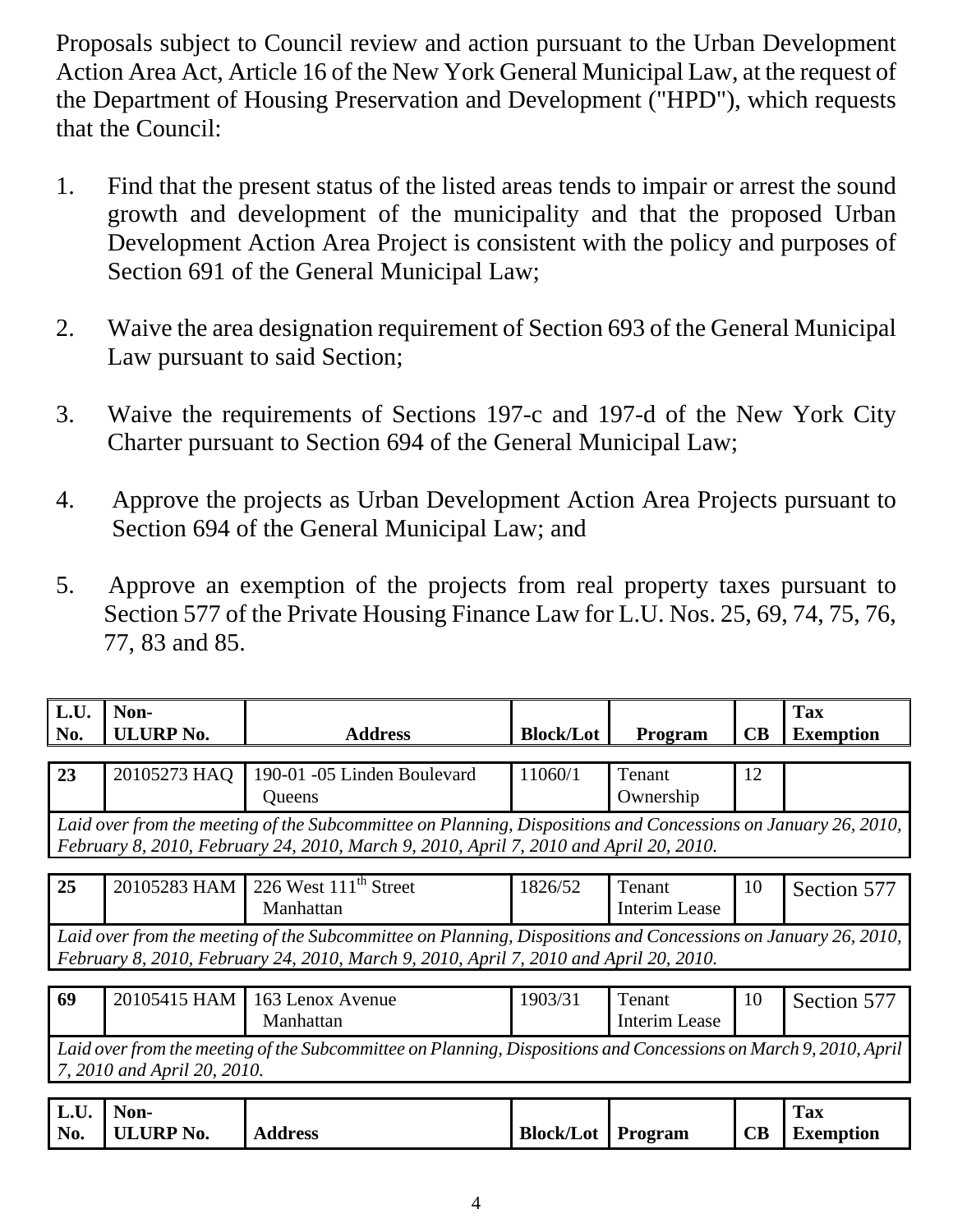| 71 | 20105417 HAX | 100 West $163^{\text{rd}}$ Street<br>954 Anderson Avenue | 2511/64<br>2504/59 | <b>NRP</b> | 04 |  |
|----|--------------|----------------------------------------------------------|--------------------|------------|----|--|
|    |              | Bronx                                                    |                    |            |    |  |

*Laid over from the meeting of the Subcommittee on Planning, Dispositions and Concessions on April 7, 2010 and April 20, 2010.*

| 72<br>— 1 ∠ | 20105418 HAX | 783 East $168th$ Street | 2673/1<br>13/1 | <b>NRP</b><br>the contract of the contract of | $\Omega$<br>UJ |  |
|-------------|--------------|-------------------------|----------------|-----------------------------------------------|----------------|--|
|             |              | Bronx                   |                |                                               |                |  |

*Laid over from the meeting of the Subcommittee on Planning, Dispositions and Concessions on April 7, 2010 and April 20, 2010.*

| 72<br>ر ر | <b>HAX</b><br>20105419 | 190 Brown Place<br>Bronx | 2264/1 | NRF<br>11 V 1 | 0 <sub>1</sub> |  |
|-----------|------------------------|--------------------------|--------|---------------|----------------|--|
|-----------|------------------------|--------------------------|--------|---------------|----------------|--|

*Laid over from the meeting of the Subcommittee on Planning, Dispositions and Concessions on April 7, 2010 and April 20, 2010.*

| Manhattan<br>Interim Lease | West 129 <sup>th</sup> Street<br>74<br>20105420 HAM<br>$\sim$<br>1914/1<br>167<br>enant<br>Section $5/$ |  |
|----------------------------|---------------------------------------------------------------------------------------------------------|--|
|----------------------------|---------------------------------------------------------------------------------------------------------|--|

*Laid over from the meeting of the Subcommittee on Planning, Dispositions and Concessions on April 7, 2010 and April 20, 2010.*

| 75 | 20105421 HAM 565 West $125^{th}$ Street                                                                       | 1982/63 | Tenant        | -09 | Section 577 |
|----|---------------------------------------------------------------------------------------------------------------|---------|---------------|-----|-------------|
|    | Manhattan                                                                                                     |         | Interim Lease |     |             |
|    | Laid over from the meeting of the Subcommittee on Planning, Dispositions and Concessions on April 7, 2010 and |         |               |     |             |

*April 20, 2010.*

| 176 | 20105422 HAM 626 West $136^{\text{th}}$ Street<br>Manhattan                                                   | 2002/95 | Tenant<br>Interim Lease | 09 | Section 577 |
|-----|---------------------------------------------------------------------------------------------------------------|---------|-------------------------|----|-------------|
|     | Laid over from the meeting of the Subcommittee on Planning, Dispositions and Concessions on April 7, 2010 and |         |                         |    |             |

*April 20, 2010.*

| 177 | 20105423 HAM 2041 5 <sup>th</sup> Avenue<br>Manhattan                                                                 | 1751/1 | Tenant<br>Interim Lease | Section 577 |
|-----|-----------------------------------------------------------------------------------------------------------------------|--------|-------------------------|-------------|
|     | Laid over from the meeting of the Subcommittee on Planning, Dispositions and Concessions on April 7, 2010 and $\vert$ |        |                         |             |

*April 20, 2010.*

| 83 | 20105554 HAX | 2023 Belmont Avenue<br><b>Bronx</b>           | 3080/p/o 4 | Tenant<br>Interim Lease        | 06 | Section 577 |
|----|--------------|-----------------------------------------------|------------|--------------------------------|----|-------------|
| 84 | 20105555 HAM | 420 East $73rd$ Street<br>Manhattan           | 1467/36    | Participation<br>Loan          | 08 |             |
| 85 | 20105556 HAM | 30 West 119 <sup>th</sup> Street<br>Manhattan | 1717/49    | Tenant<br><b>Interim Lease</b> | 10 | Section 577 |

# **LAND USE COMMITTEE**